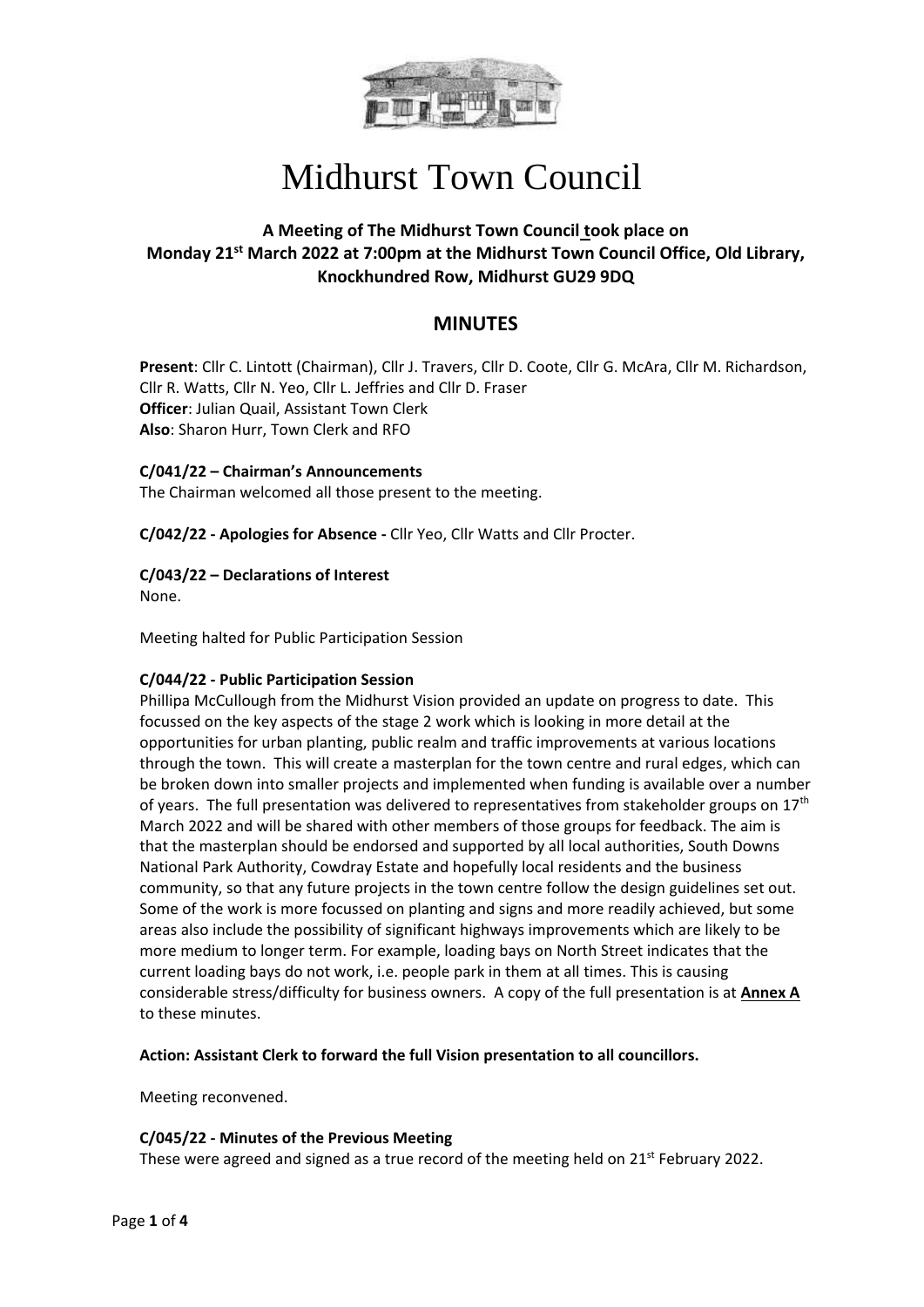

Proposed Cllr Smallman, seconded Cllr Richardson, all agreed.

### **C/046/22 - Matters Arising from those Minutes**

None.

#### **C/047/22 - Report from County and District Councillors**

West Sussex County Councillor Kate O'Kelly - Report previously circulated. County Cllr O'Kelly did not attend and Cllr Lintott read the key points to meeting. Cllr Coote re-iterated the plan to reduce the speed from the junction with North Street and Knockhundred Row to the end of South Street and the junction with the Chichester Road,

District Councillor Gordon McAra - Report previously circulated.

#### **C/048/22 – Finance, Asset and Policy Committee**

Minutes of 24<sup>th</sup> January 2022 were adopted by Council. Proposed by Cllr Travers, seconded by Cllr Fraser, unanimously approved.

#### **C/049/22 - Planning and Infrastructure Committee**

Minutes of 14th February 2022 were adopted by Council. Proposed Cllr Fraser, seconded Cllr Upjohn, unanimously approved.

#### **C/050/22 - Planning and Infrastructure Committee**

Minutes of 28th February 2022 were adopted by Council. Proposed Cllr Fraser, seconded Cllr Upjohn, unanimously approved.

#### **C/051/22 – Community and Environment Committee**

Minutes of 14<sup>th</sup> February 2022 were adopted by Council. Proposed Cllr Upjohn, seconded Cllr Jeffries, unanimously approved.

#### **C/052/22 - Actions**

The actions were provided to the committee before the meeting. A number were closed.

#### **Action: Confirm with Cllr Yeo that a draft letter to the WSFRS has been completed.**

#### **C/053/22 – MTC Trustees on Local Charities**

a) It was confirmed that Steve Morley would continue as an MTC representative of the George Ognells Poor Charity.

b) It was agreed that Judy Fowler would continue as one of the trustees of the George Ognells Poor Charity.

c) It was agreed that Cllr Sutton would continue as one of the Pest House trustees.

d) It was agreed that Cllr Travers would replace Nigel Cheshire as one of the trustees of the Pest House.

f) It was agreed that Cllr Lintott continue as one of the Town Trust trustees.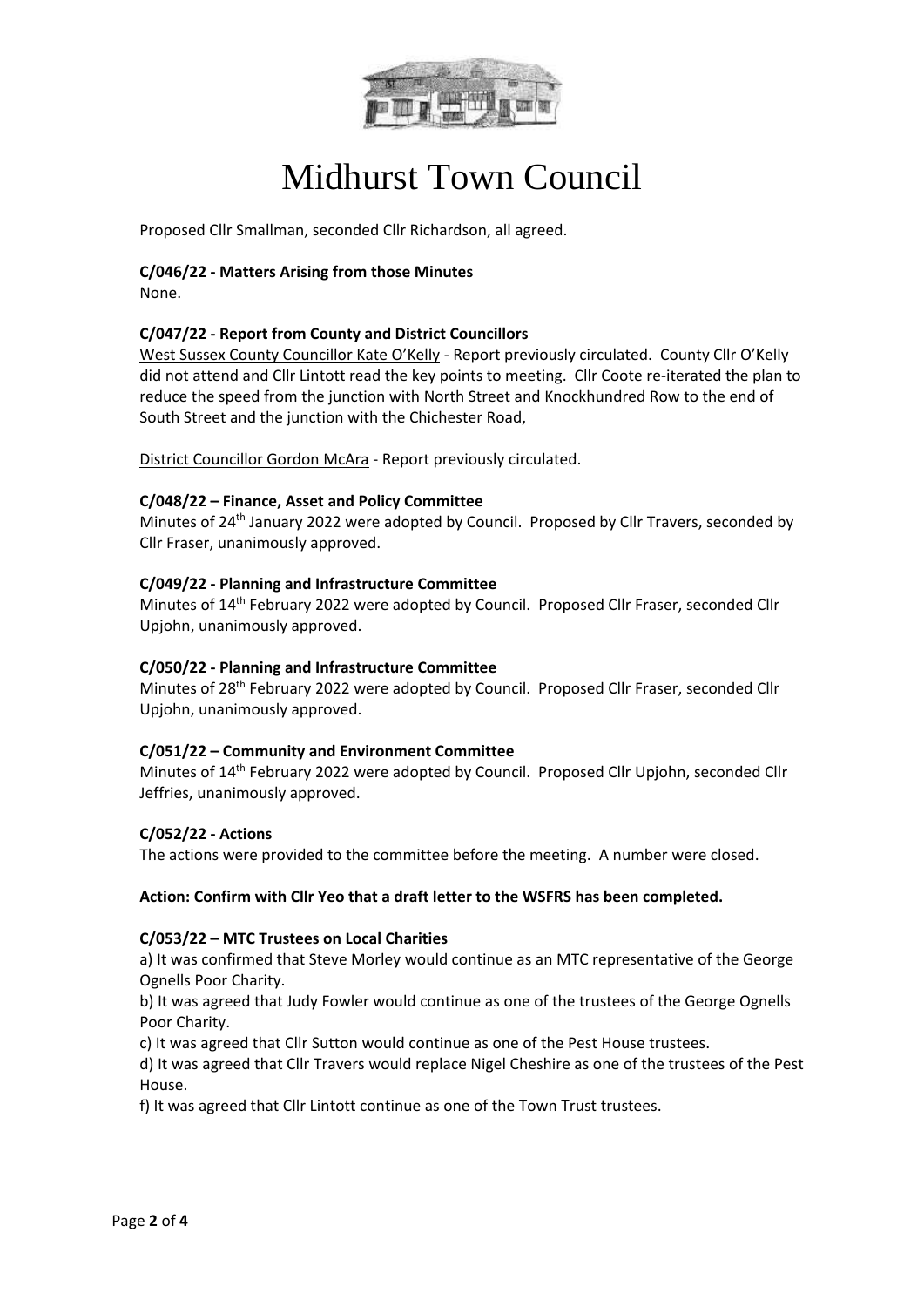

#### **C/054/22 – Replacement of Cllr Purves**

- a) Planning and Infrastructure: It was agreed that it was unnecessary to replace Cllr Purves on the Planning and Infrastructure committee until co-option of a new councillor was complete. This would be reviewed in six months time.
- b) Community and Environment: It was agreed that it was unnecessary to replace Cllr Purves on the Community and Environment committee until co-option of a new councillor was complete. This would be reviewed in six months time.
- c) Cemetery Sub-committee: It was agreed that Cllr McAra and Cllr Smallman would join the cemetery sub-committee.

#### **C/055/22 - Reports from Outside Meetings**

Cllr Coote informed the committee that he had attended a meeting with SDNPA regarding the Government's response to Julian Glover's report into whether the protections for National Parks are still fit for purpose. This will be discussed at the next Planning meeting. A link to the Government's response is below:

https://www.gov.uk/government/publications/landscapes-review-national-parks-andaonbsgovernment-response/landscapes-review-national-parks-and-aonbs-governmentresponse

Cllr Lintott and Cllr McAra attended a presentation from Midhurst Vision, which provided an update on progress to date. *Also see C/044/22 - Public Participation Session and Annex A.*

#### **C/056/22 - Matters of Report**

Cllr McAra has raised concerns about a red Volvo parked on Petersfield Road. Although this vehicle is legally parked, there are concerns that it is causing a traffic hazard at busy times.

#### **C/057/22 – Grants 2022**

It was agreed that for 2022 the current grants panel would be the same: Cllr Coote, Cllr Smallman and Cllr Travers. However, and pending the paper on a revised way forward for 2023, the panel would be reviewed at a later date. Should any changes be made to the grant process for those organisations currently receiving recurring grants, they would be notified well in advance of any requirement to apply for funding.

#### **C/058/22 – Staff Matters**

It was proposed and agreed that the meeting should to move to closed session to discuss staff matters.

**C/059/22 - Date of Next Meeting** – The next meeting will be Tuesday 19th April 2022 at 7pm.

Signed:………………………………………………………… Dated……………………………………….

Chairman